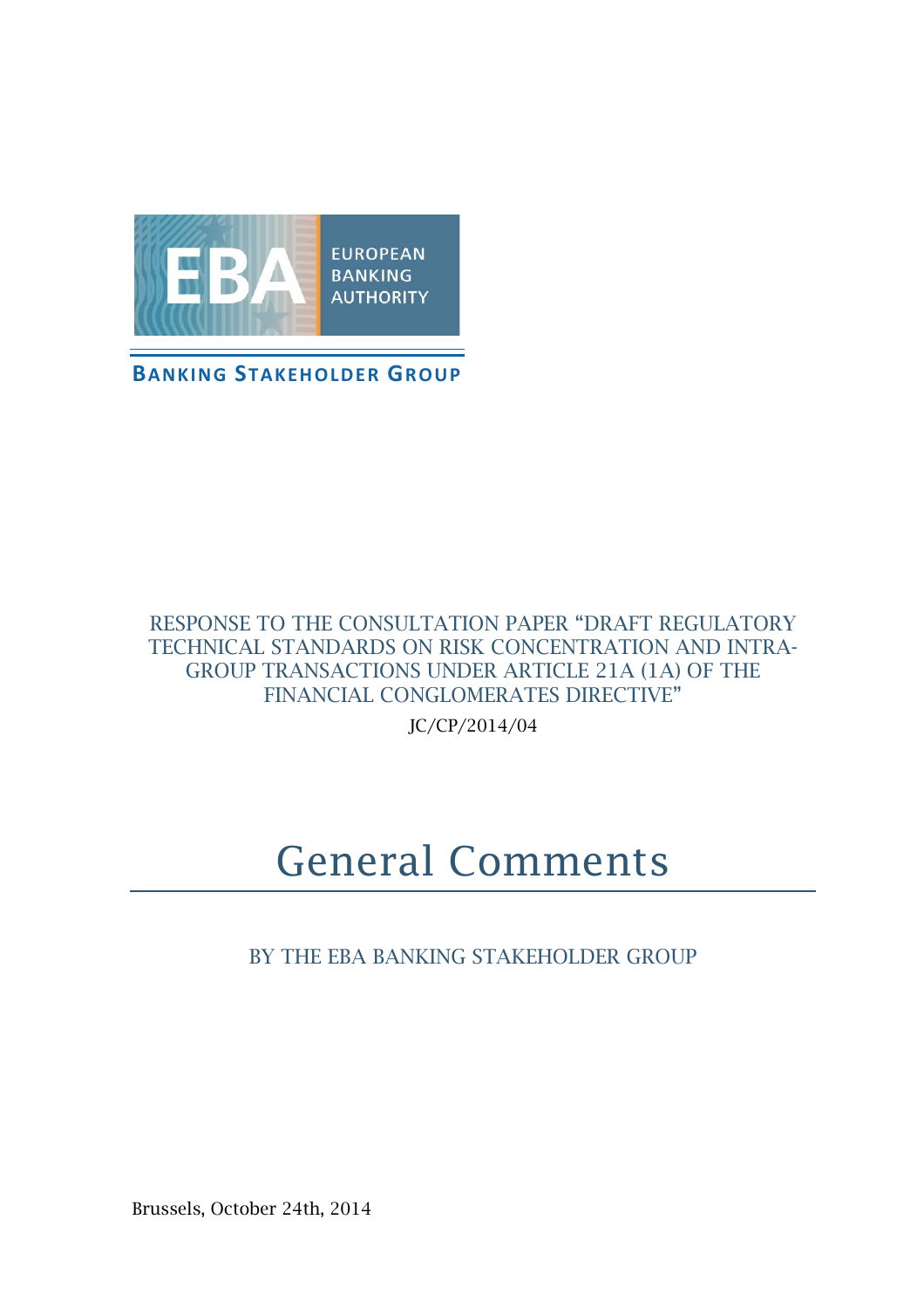

### Foreword

The EBA Banking Stakeholder Group ("BSG") welcomes the opportunity to comment on the Consultation Paper JC/CP/2014/04 on Draft Regulatory Standards on Risk Concentration and Intra-Group Transactions Under Article 21a (1a) of the Financial Conglomerates Directive

This response has been prepared on the basis of comments circulated and shared among the BSG members and the BSG's Technical Working Group on Capital and Risk Analysis.

As in the past, the BSG supports an initiative that aims at harmonizing supervisory rules and practices across Europe, in order to ensure fair conditions of competition between institutions and more efficiency for cross-border groups. The BSG also expects these initiatives to facilitate data sharing between European supervisors and avoid reporting duplications for banks. However, the BSG identifies a number of issues which, unless properly addressed, could lead to unintended results.

## General comments

Whilst the BSG welcomes the objective of clarifying which risk concentrations and intra-group transactions within a financial conglomerate should be considered as being significant, we judge that some clarifications are needed in the RTS to foster its consistent application throughout the EU. In particular, it would be advisable that "significant" concentrations and "significant" intra-group transactions be more precisely defined in the RTS so as to remove any ambiguity and, where relevant, to make them consistent with other existing regulations:

- as regards significant intra-group transactions, the threshold to be applied is already specified at Art. 8(2) of the FICOD (at least 5% of the total capital requirements at the level of a financial conglomerate);
- as regards significant risk concentrations, the RTS could refer to the large exposure threshold set out at Art. 392 of the CRR in the case of banking-led conglomerates (10% of the regulatory capital at the financial conglomerate level) or to the significant risk concentrations as defined at Art. 244 of directive 2009/138/EC in the case of insurance-led conglomerates (Solvency 2 directive);